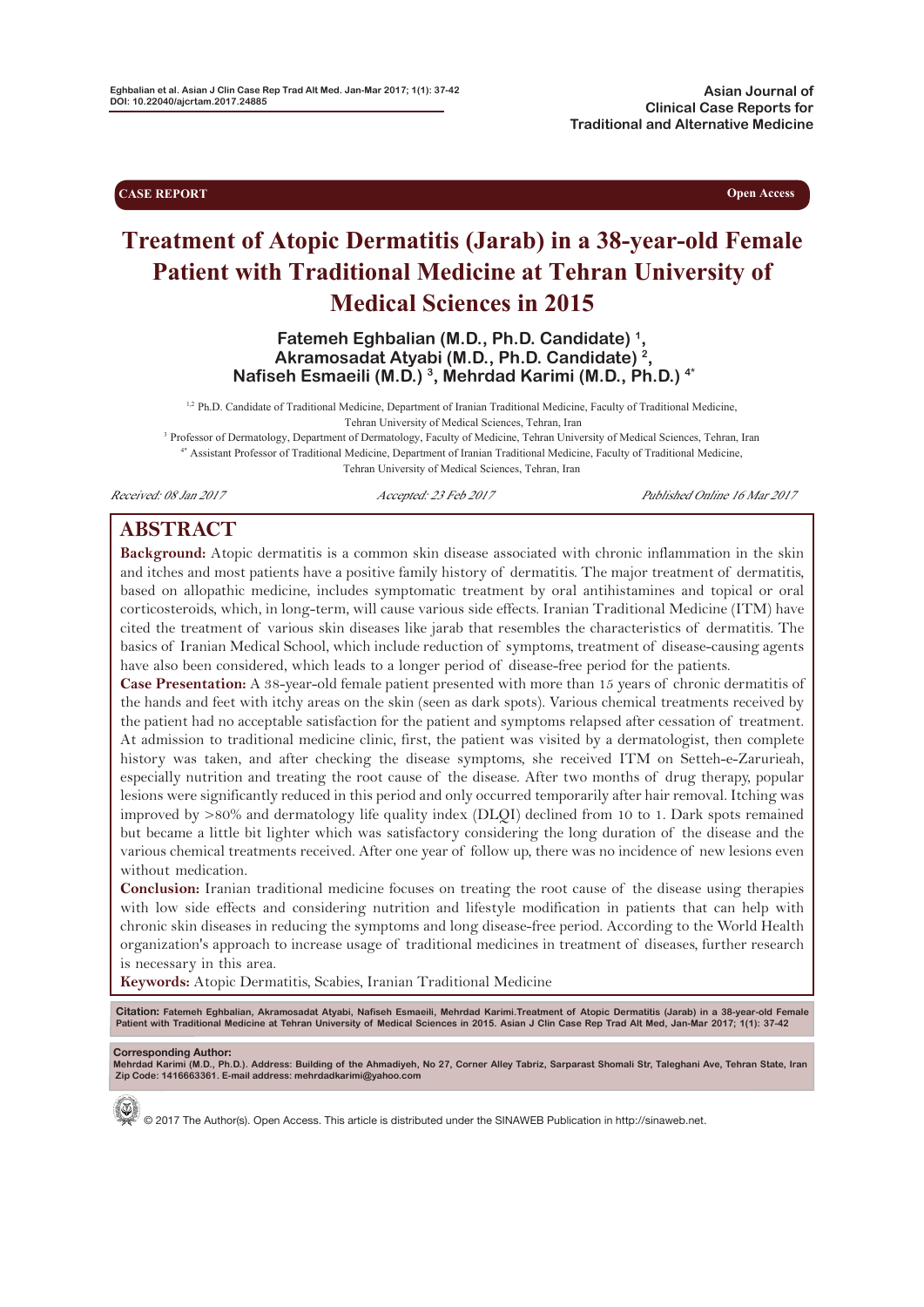## **Introduction**

A topic dermatitis is a genetically chronic<br>
relapsing inflammatory pruritic skin disease that occurs mostly from childhood to adulthood  $\lceil 1 \rceil$ . The prevalence rate has been reported to be 1-10% in adults and 20% in children [2]. It still has no certain treatment. The major treatment of dermatitis in allopathic medicine include oral antihistamine and topical or oral corticosteroids that can cause side effects in long-term use, such as burning, itching, acne-like lesions, skin atrophy, hypopigmentation, allergic dermatitis, striae, skin corrosion, telangiectasia, skin sensitivity that impose high costs for patients [3-4]. In some cases, the disease cannot be controlled with these methods [5]. In traditional medicine books, in the treatment of Oram and bosors, diseases like Jarab, Hekkeh, Ghooba, Saafe Yabese and Taqshofe Atraf have been described to resemble the characteristics of dermatitis. In ITM's perspective, these diseases are caused by corruption of blood or acute mixture of temperament with blood and treatment plan is based on treating the root cause of the disease, including food avoidance, blood purification, pathogenic temperament relief, and soothing skin itching by local moisturizing and cooling the location of the lesion  $\lceil 6 \rceil$ . A case report (2013) evaluated the effect of treatment with a combination of Korean medicine, acupuncture, herbal therapy and herbal wet bandage in three pregnant patients with severe atopic dermatitis and reported reduced symptoms with no alteration in their blood test and no side effects [7]. In a cohort study (2015) on 9012 children under 12 years of age with dermatitis, corticosteroid need was assessed one year after Chinese Traditional Medicine, in comparison with allopathic medicine, which reported that in the group treated with traditional medicine, frequency and duration of steroid use was significantly reduced (42%), while it increased by 34% in allopathic medicine group [3]. In a clinical trial (2011) on mild to moderate dermatitis, corticosteroid need in the group receiving traditional treatment was significantly lower than placebo. In the abovementioned studies, no notable side effects were

reported for traditional medicine drugs [8]. Due to the problems in the treatment of dermatitis in allopathic medicine and the proposed methods in traditional medicine and complementary medicine, there is need to critically evaluate these methods. In the present case report, a patient with a history of atopic dermatitis is presented, whose disease improved after treatment with traditional medicine.

#### **Case Presentation**

#### **Medical History and Examination according to Modern Medicine**

A 38-year-old married woman, employee, residing in Tehran, with a height of 156 cm and weight of 65 kg (BMI =  $26.7$ ) with 15 years complaint of severe itching of the skin referred to Khark Traditional Medicine Dermatology Clinic in October 2015. First, she was visited and diagnosed by a dermatologist from the point of view modern medicine and by a traditional medicine specialist and was treated with traditional medicine. On examination, pruritic erythematous popular lesions were observed. According to patient's claim, the lesions occurred more on the palms and feet and less in arms, forearms, legs, groins, and armpits and the papules shortly disappear after a while, but the pruritic location remains as a dark spot. After examination by a dermatologist, the diagnosis was confirmed as atopic dermatitis. The first occurrence of the disease was after a long swimming (over 8 h) in the sea. Anxiety, nylon clothes, and foods like eggplant, tomatoes, potatoes and peppers were the aggravating causes of the symptoms of dermatitis. Her skin was not dried in the past, but after the disease and medication, her skin became dried. History of itching skin diseases was positive in the patient's mother and sisters. The patient had a history of using topical corticosteroid ointments and moisturizing, ecophane and ketotifen tablets for the treatment of dermatitis. Her menstruation was irregular for the past 13 years, with a duration of 10 days, with spotting in the beginning and end of the period; also, she had ovarian cyst on the left ovary on ultrasound and fibrocystic lesion in the left breast, and used metformin twice daily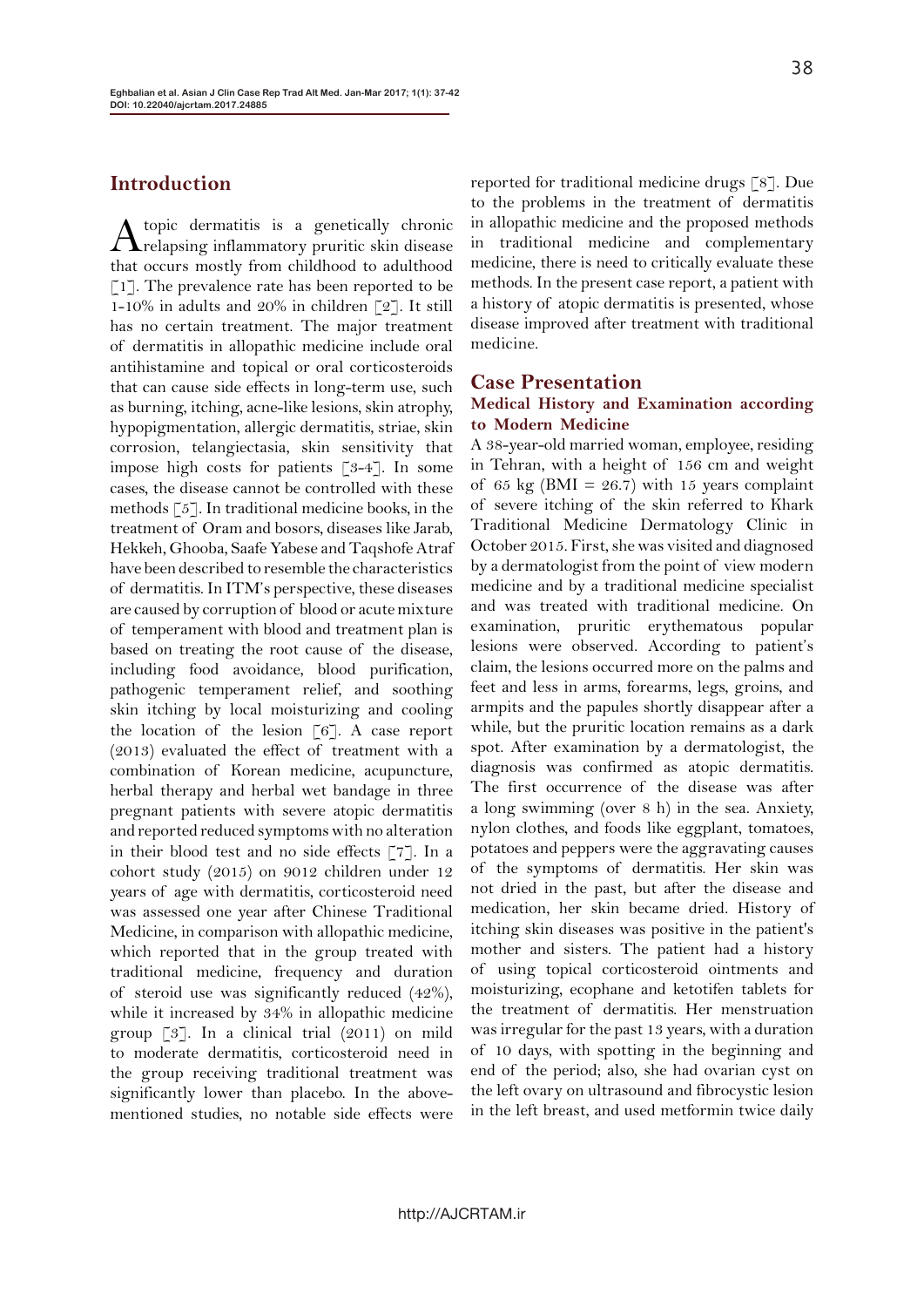for this reason. The patient also cited a history of kidney stones. Based on the dermatology life quality index (DLQI) that has been validated in Farsi [9], Quality of life index of the patient was 10 before treatment with traditional medicine. Dermatitis has moderate effect on quality of life (moderate effect  $= 6-10$ ).

### **Medical History and Examinations according to Iranian Traditional Medicine**

The patient was a woman with brown skin, black hair, warm touch, with a weight of 55 until the age of 24 (BMI = 22.6). The innate nature of this patient based on humor symptoms appeared to be warm and dry. Nevertheless, after the age of 24, she suddenly gained 10 kg weight which remained constant. On examination, she had a dry skin with itchy red rashes without secretion on the body, especially on the hands.

The patient's history showed disgust from hot air and history of hot catarrh and sneezing in the spring at childhood and currently has cold catarrh as postnasal discharge. She had no complaint of gastric signs and sleep disorders, but due to a history of kidney stones, she takes 5-6 glasses of water daily without being thirsty. She had no regular exercise program and had a little more than usual sweating in the head and lower back. The psychological symptoms demonstrated that the patient suffered from stress and anxiety and she tried to control her anger and her anxiety exacerbated at occurrence of symptoms.

The patient had a history of using hot and spicy foods which was reduced after developing dermatitis, but she stated using too much thick foods and a lot of liquids. On examination, the patient's pulse length was shorter than normal with average height and moderate strength, and had liver surfeit symptoms. On examining the tongue, she had tongue pallor with longitudinal grooves at both sides of the midline and increased wetness. No pathologic finding was observed in lab data.

#### **Treatment**

#### **Measures to Protect Health and Nutrition:**

In the first meeting, she was recommended to avoid thick, and irritant foods, and advised to the maintenance of good health, including timely sleep and little fluid intake.

#### **Pharmaceutical Measures:**

In the first meeting, the following medications were prescribed: Aftymony whey protein each morning at fasting, liver capsule (a combination of coriander seed, fumaria, lettuce seed, chicory seed, Jujube, Rhubarb root, cassia and thyme leaf) 2 in the morning at fasting and 2 late at night, sekanjabin bozori (a combination of sekanjabin, fennel, chicory seed, celery seed, tribulus terrestris, cumin, khyarin seed, chicory root bark, fennel root bark, capparis root bark) a tablespoon each morning and evening, borage pulp 2-3 g each morning and evening, anti-smudge ointment (a combination of mercury, bitter almonds, eucerin) for topical application  $\lceil 10 \rceil$ , lavender syrup 3 tablespoons daily for two months and nasal sweet almond oil one drop spill in the nose every night for one month.

#### **Treatment Results**

The second visit of the patient was after two months of drug use. According to her claim, papular lesions have significantly reduced and more than 80-90% itching occurred temporarily only after hair removal. Spots remained in itching areas. On examinations, according to dermatologist, there was a significant improvement and white areas have appeared in dark skin spots and DLQI was 1 which is in the range of no impact of disease on quality of life (No effect  $=$ 0-1). Other symptoms, like postnasal mucus was less. Regarding psychological symptoms, anxiety was reduced and effect of external stressors was reduced. From traditional medicine's point of view, there was improvement in pulse length and liver surfeit. The moisture of the tongue was also reduced. The patient had no other referral after this visit and was followed for about a year after the last visit by phone call, which showed that she had stopped her medications and partially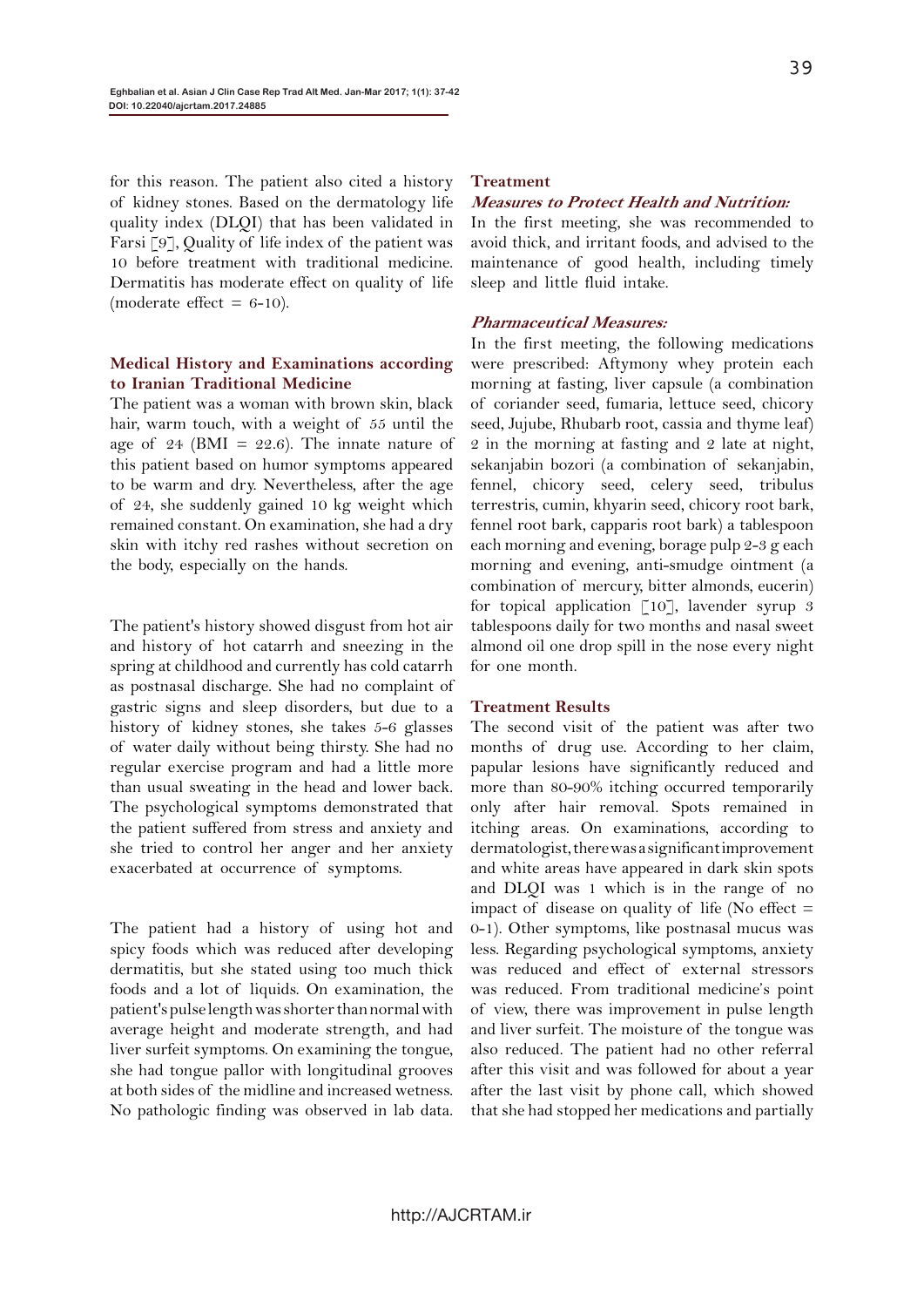avoided spicy food. In the meantime, no new skin lesions occurred, only the dark spots of previous itching locations, and the lighter parts after the traditional medications still remained. DLQI of the patient is currently 1.

## **Discussion**

From allopathic medicine's perspective, genetic, immunity, and environmental factors which cause atopic dermatitis and immune system disorders are strongly associated with the itching level [11]. A variety of antihistamines and corticosteroids are involve in classical medicine that can relieve the symptoms of the disease  $\lceil 3 \rceil$ . With reference to ITM, Jarab disease has similar symptoms with dermatitis. Jarab are defined in traditional medicine as occurrence of small red rashes with severe itching and burning. Based on the literature, these rashes can sometimes have discharge. Most sites of lesions include the hands, feet, fingers, abdomen, back, testis, and thigh corners and rashes occur all over the body in case of severe disease [6]. According to traditional medicine, each disease has four causes, such as material, efficient, formal and final  $\lceil 12 \rceil$ . Traditional medicine books, in the treatment of Oram and bosors, have stated that Jarab is caused by blood corruption due to abnormal mixture of temperaments, including yellow bile, black bile, and salty phlegm with blood and frequent using of a lot of hot spices, salty and sweet foods and that corrupts the blood. Lot of spices, and salty and sugar foods corrupt blood vessels and this corrupted blood moves in narrow arteries and the skin accept it due to its weakness [13]. Antaky stated that Jarab is a disease that appears on the skin cover and its material is spicy and salty due to extended use of substances such as garlic and salted food and warm foods that make the blood thick, such as eggplant, and dates, and beef that efficient cause is low heat which will finally cause rashes with different qualities that are certainly pruritic and sometimes with discharge and in the worst case scenario, will cause corruption and destruction of skin tissue [14]. Therefore, the cause of outside the body of Jarab is the consumption of abundant harmful food and drink

described above, particularly substances that thickens the blood. The patient presented used thick and spicy foods and mixed eating which can cause dyspepsia and production of inappropriate humor in the body  $\lceil 15 \rceil$ . There were signs of increasing moisture in the body including weight gain in recent years, numerous cysts in the ovary and kidney stones and dermatitis in terminal parts of the body, which indicate accumulation of temperaments (burned black bile and salty phlegm), because the form of black bile is heavy sediment that is deposited  $\lceil 16 \rceil$ . Basic mizaj of the patient and young age increased warm and quality of dryness in her body [17]. Factors like stress and anxiety and being single raised the strange temperature and reduced the instinctive heat in her body which is the main cause of the disease, but the effect of emotional aspects were more and faster than other factors [18]. Other causes of Jarab in this individual, from traditional medicine's point of view, include brain weakness and loss of catarrh matter which is the mother of all diseases [19]. Therefore, prescribed treatment to prevent outside material caused by food recommendations and eliminating causes which raised the abnormal temperature include reducing anxiety and strengthening the brain, relieving catarrh and correcting liver temperament for correct humor production and excretion of explosive humors and topical treatment to reduce skin darkening. For instance, whey protein which is a beneficiary for all diseases of explosive yellow bile and black bile and due to dilution and elegance, can easily reach far areas of the body like skin, which are the first steps in treating the disease  $\lceil 6, \rceil$ 20, 21]. The new approach of the World Health Organization (WHO) on the use of experiences of different ethnic groups that have been classified as traditional medicine necessitates the use of treatment of various diseases to decrease the costs and risks of diagnostic and therapeutic procedures [22]. WHO validated the clinical studies of traditional medicine of each country that has enough evidence in Phase III clinical trial on a large group of people to validate the efficacy of the drug and considered safety studies less necessary [23]. Based on rational principles and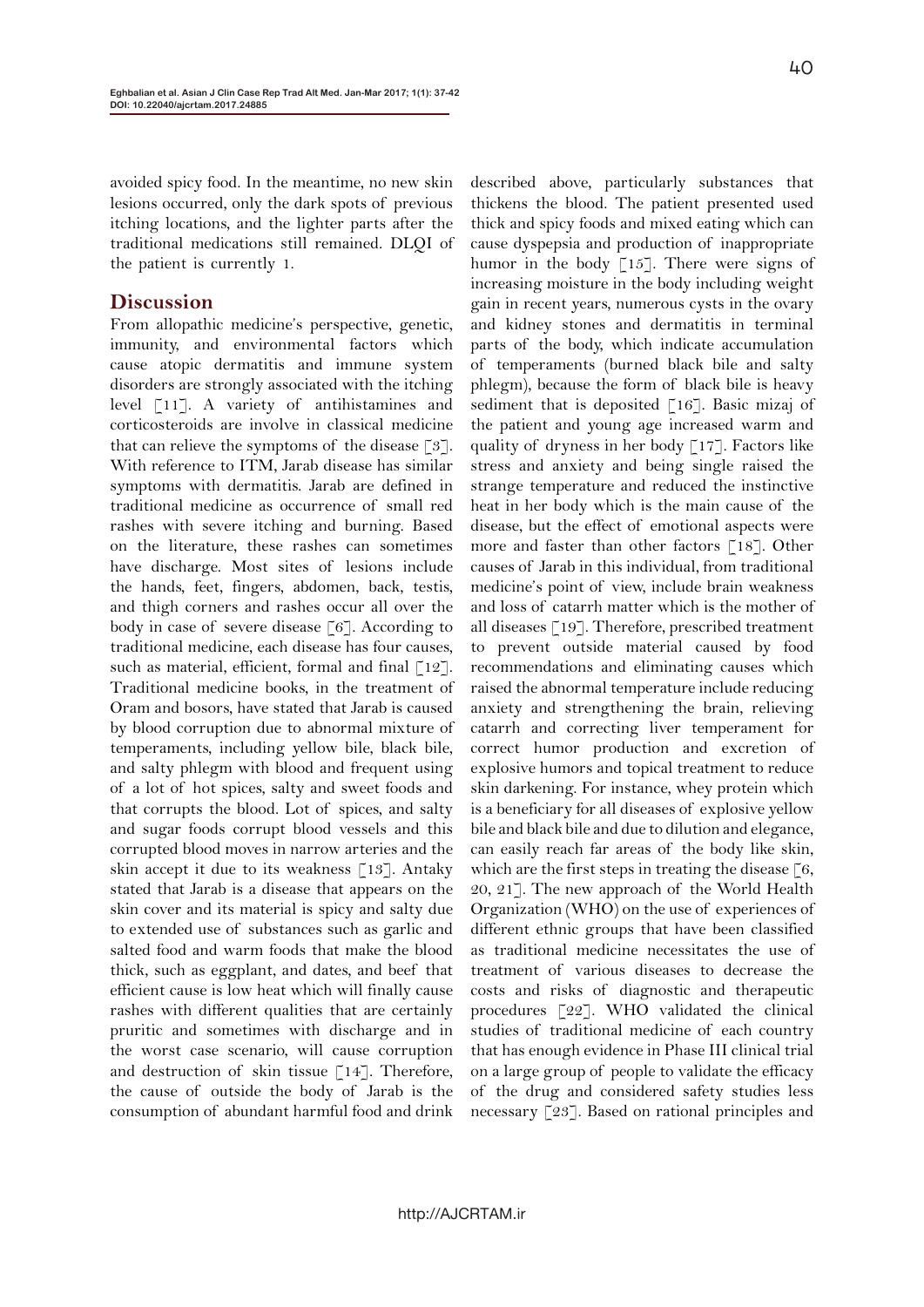WHO approval, due to the indigenousness of this treatment principle and long history of treating many patients and based on the available written evidence of the benefits and risks, more attention should be paid to these procedures of traditional medicine and they should be used more often.

## **Conclusion**

Iranian traditional medicine therapies with few side effects and paying attention to the correct nutrition, as one of the key bases of treatment, and taking the causes of disease into consideration, helped patients in reducing the symptoms of the chronic skin disease with a long disease-free period.

## **List of Abbreviations**

ITM: Iranian Traditional Medicine CM: Centimetre KG: Kilogram BMI: Body Mass Index H: Hours DLQI: Dermatology Life Quality Index WHO: World Health Organization

## **Competing Interests**

The authors have no conflict of interest in publication of this article.

## **Contributing Authors**

Prof. Nafiseh Ismaili, dermatologist, visited and diagnosed patients based on allopathic medicine. Dr. Mehrdad Karimi, Assistant Professor of Traditional Medicine, was the main doctor of the patient and Dr. Fatemeh Eghbalian and Dr. Akramosadat Atyabi were responsible for taking patient's history and patient's follow-up, data collection and drafting the article.

## **Acknowledgments**

The authors of this article sincerely thank the patient, who cooperated in providing detailed biography and completing the questionnaires.

## **References**

[1] Chishti MA, Mohi-Ud-Din E, Usmanghani K, Nawaz A, Nazar H, Ahmad I. Comparative clinical

efficacy and safety of coded herbal medicine Dermovix in the management of patients with atopic dermatitis versus allopathic medicine. Pakistan journal of pharmaceutical sciences 2015; 28(5): 1655-63.

[2] Schmitt J, Schakel K, Schmitt N, Meurer M. Systemic treatment of severe atopic eczema: a systematic review. Acta dermato-venereologica 2007; 87(2): 100-11.

[3] Chen HY, Lin YH, Wu JC, Hu S, Yang SH, Chen JL, et al. Use of traditional Chinese medicine reduces exposure to corticosteroid among atopic dermatitis children: a 1-year follow-up cohort study. J Ethnopharmacol. 2015 Jan 15; 159:189-96.

[4] Xiaohong Quan, Shenrong Cheng, Hong Ma, Hengxuan Huang, Bin Wang, Xiuhua Chen. Combination of flying needle with Chinese Herbal Medicine in the treatment of Atopic dermatitis: A clinical trial. Pak. J. Pharm. Sci., 2014; 27(5 (Suppl)), 1687-1690.

[5] Li S, Kuchta K, Tamaru N, Lin Y, Iwasaki S, Wang R, et al. Efficacy of a novel herbal multicomponent traditional Chinese medicine therapy approach in patients with atopic dermatitis. Complementary Medicine Research 2013; 20:189-96.

[6] Nazem Jahan Mohammad Azam. Eksore-Azam. Teharan: Iran University of Medical Sciences, Institute of Medical History, Islamic and Complementary Medicine; 2008.

[7] Kim M, Yun Y, Kim K, Choi I. Three cases of atopic dermatitis in pregnant women successfully treated with Korean medicine. Complementary therapies in medicine  $2013$ ;  $21(5):512-6$ .

[8] Hon KL, Leung TF, Ng PC, Lam MC, Kam WY, Wong KY, et al. Therapeutic effect and safety of a traditional Chinese medicine for atopic dermatitis in children: a randomised, doubleblind, placebo-controlled study. Hong Kong medical journal Xianggang yi xue za zhi Hong